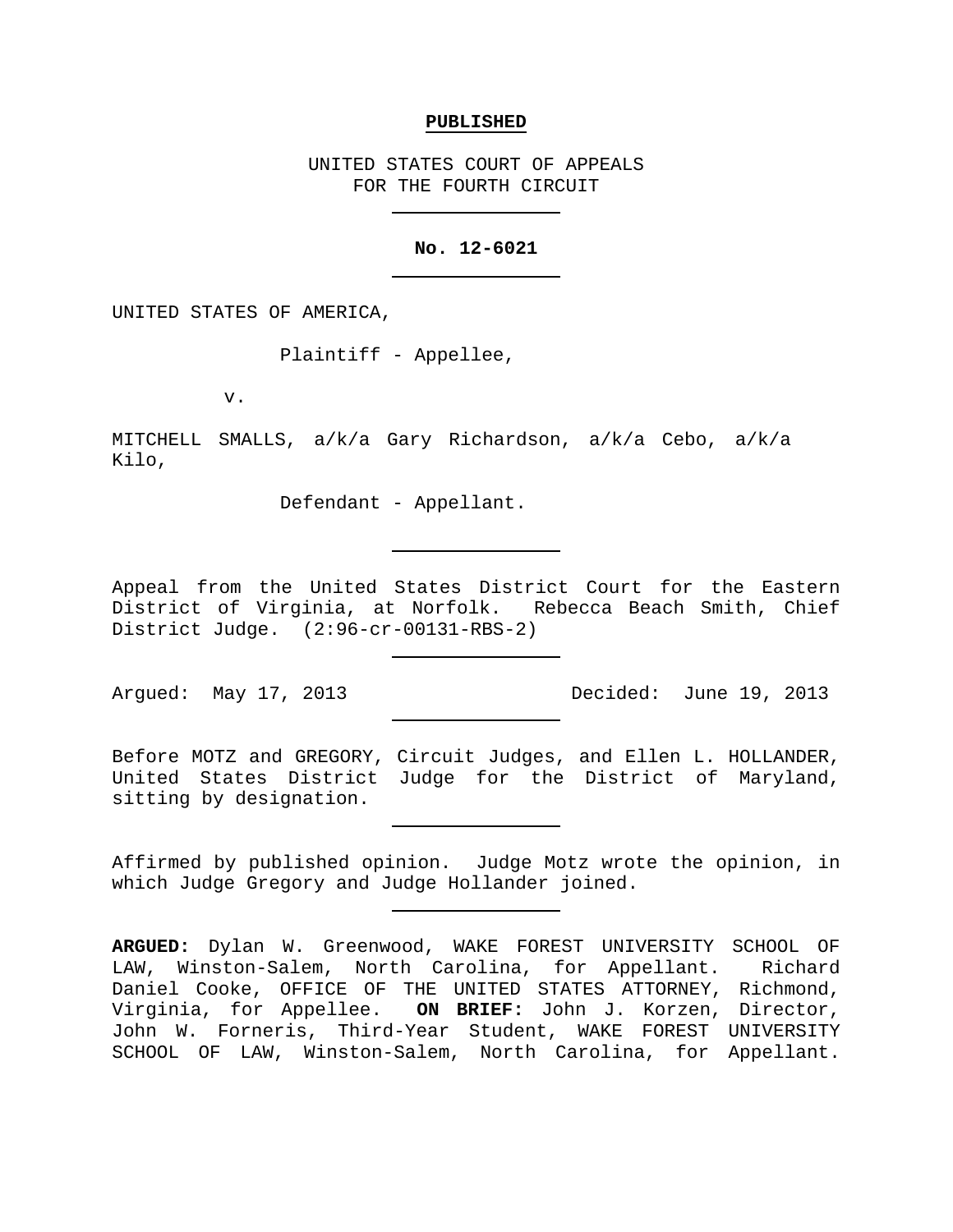Neil H. MacBride, United States Attorney, Alexandria, Virginia, for Appellee.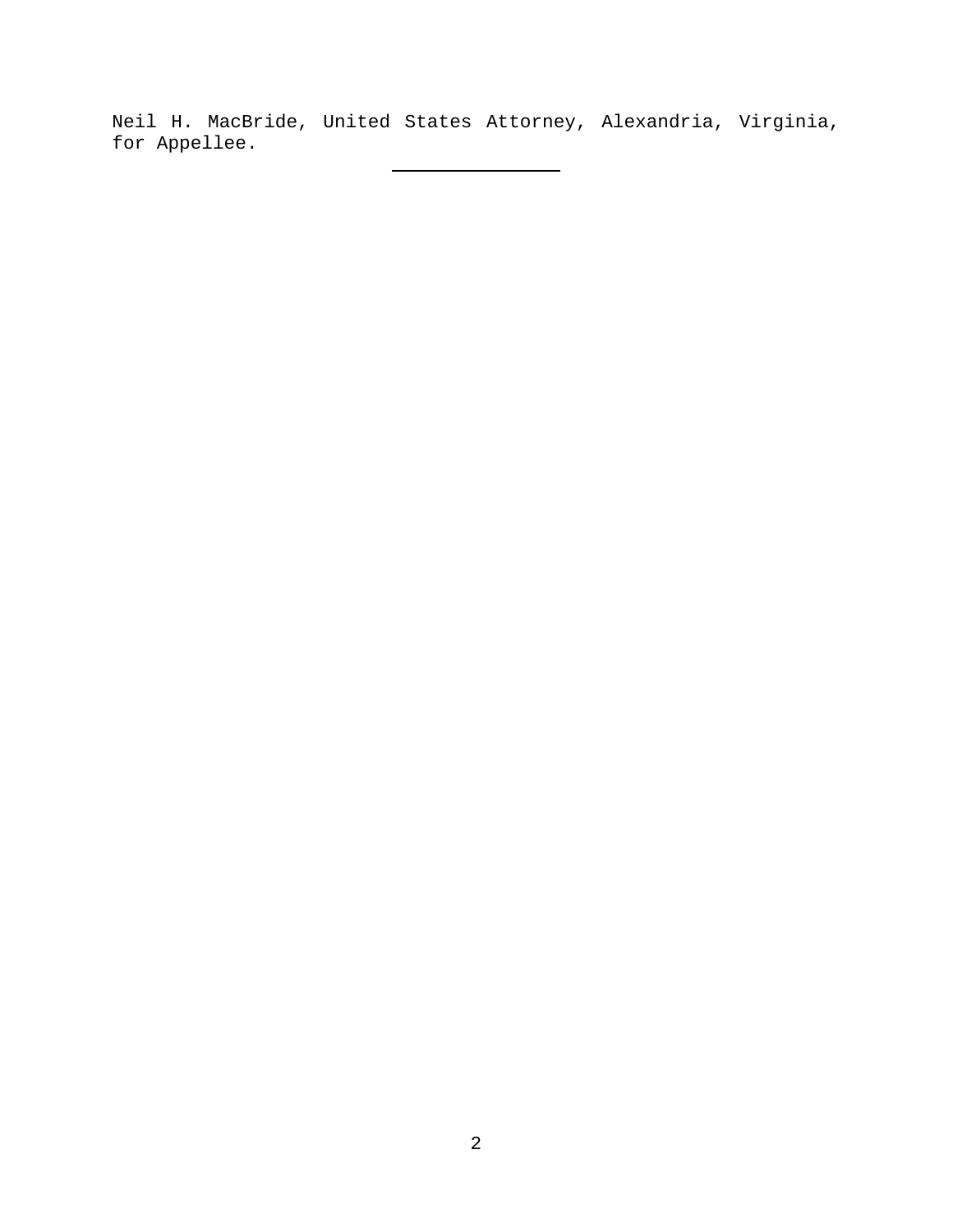DIANA GRIBBON MOTZ, Circuit Judge:

Mitchell Smalls appeals from the district court's order granting, only in part, his motion for a sentence reduction under 18 U.S.C. §  $3582(c)(2)$ . He contends the court erred in failing to provide an individualized explanation in support of its chosen sentence. For the reasons that follow, we affirm.

I.

In September 1996, a jury found Smalls guilty of conspiracy to import cocaine. At sentencing, the district court held Smalls accountable for quantities of cocaine base and powder cocaine, producing a guideline range of imprisonment for 360 months to life. The court sentenced Smalls to life in prison.

In February 2008, Smalls filed a motion for reduction of sentence pursuant to 18 U.S.C.  $\S$  3582(c)(2). He based this motion on the 2007 crack cocaine amendments to the Sentencing Guidelines, which reduced his guideline range to 324 to 405 months. The district court granted the motion and reduced Smalls' sentence from life imprisonment to 405 months.

In November 2011, Smalls, pro se, filed a second 18 U.S.C. § 3582(c)(2) motion for reduction of sentence. He based this motion on Amendment 750 to the Sentencing Guidelines, which reduced his guideline range to 262 to 327 months. In the motion, Smalls argued that the district court should not have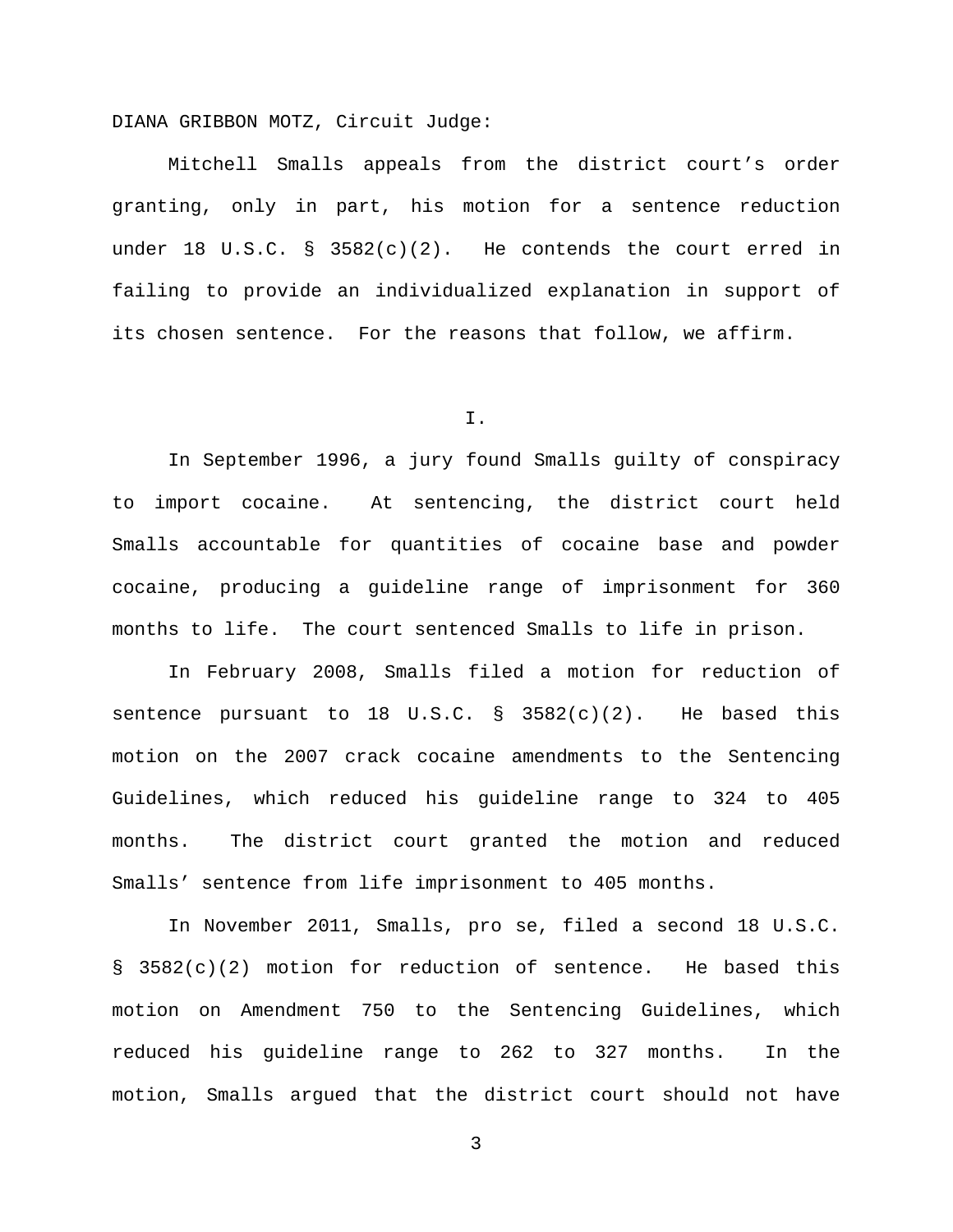included cocaine base when calculating his drug quantities at the initial sentencing and requested a sentence of 210 months. He did not discuss or even mention any other factors that might counsel in favor of a sentence reduction in his case.

After receiving Smalls' motion, the district court ordered the Government to file a response addressing whether it opposed the motion. The court further stated that "any reply by defendant shall be filed within thirty (30) days of said response." The Government filed a timely response in which it agreed that Smalls was eligible for a sentence reduction but requested that he again receive the maximum sentence under the applicable guideline range. Two days later, without waiting for Smalls' reply, the district court considered Smalls' motion and reduced his sentence to 327 months, the maximum sentence in the amended guideline range.

In ruling on Smalls' motion, the district court used a form document. By way of explanation for the court's chosen sentence the form indicates only: "In granting this motion, the court has considered the factors set forth in 18 U.S.C. § 3553(a)." Smalls appeals, arguing that the district court erred in failing to provide an individualized explanation in support of the sentence imposed.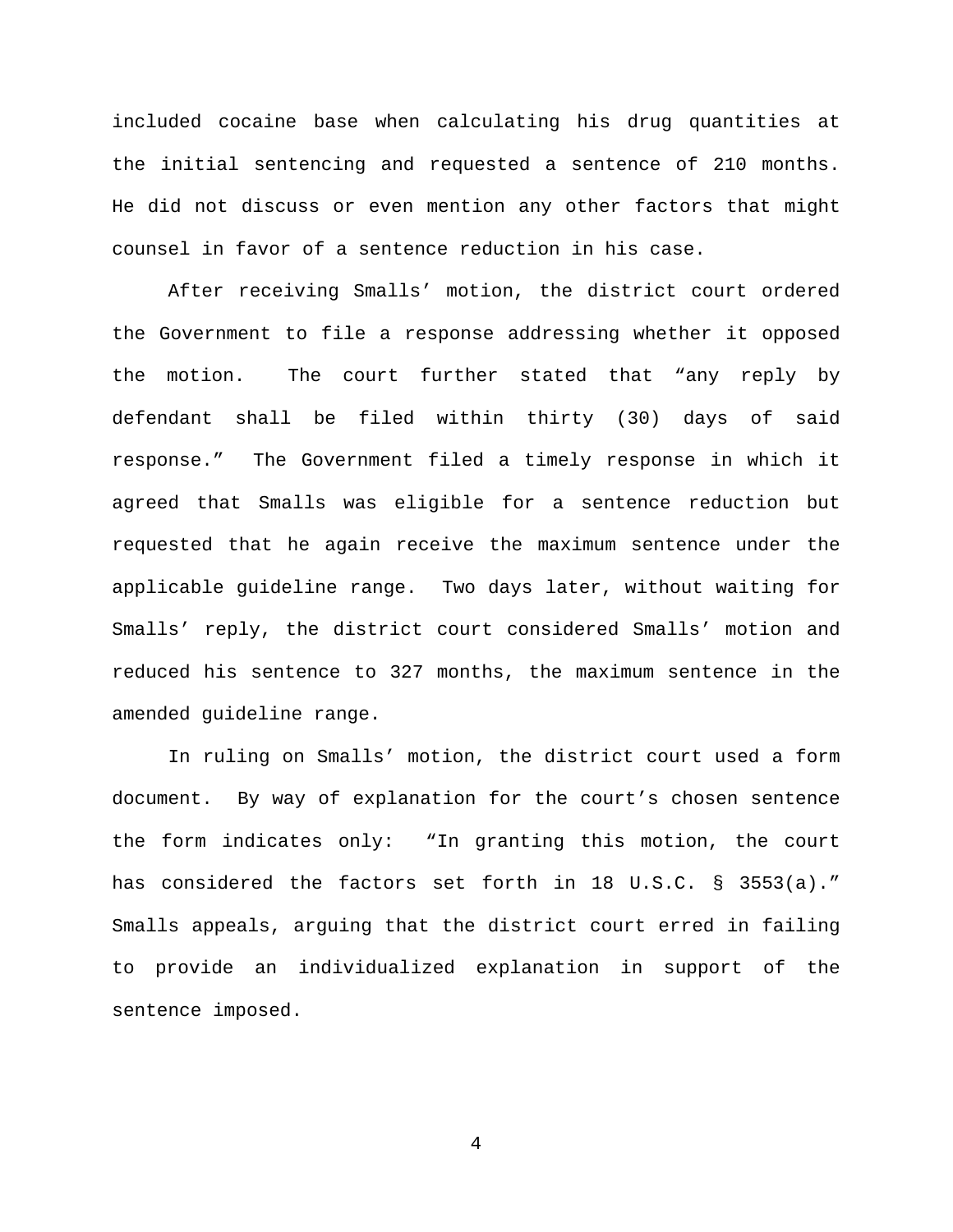A district court may reduce a sentence "in the case of a defendant who has been sentenced to a term of imprisonment based on a sentencing range that has subsequently been lowered by the Sentencing Commission." 18 U.S.C. § 3582(c)(2). Whether to reduce a sentence and to what extent is a matter within the district court's discretion. See United States v. Legree, 205 F.3d 724, 727 (4th Cir. 2000). In exercising this discretion, however, the court must consider the factors set forth in 18 U.S.C. § 3553(a) "to the extent that they are applicable." See 18 U.S.C. § 3582(c)(2). The court may also consider the defendant's post-sentencing conduct. See U.S. Sentencing Guidelines Manual § 1B1.10 cmt. 1(B)(iii).

We review a district court's grant or denial of a § 3582(c)(2) motion for abuse of discretion. United States v. Munn, 595 F.3d 183, 186 (4th Cir. 2010). But the question of whether a court ruling on a § 3582(c)(2) motion must provide an individualized explanation is one of law that we consider de novo. See Legree, 205 F.3d at 727-28.

In Legree, we held that, "absent a contrary indication," we presume a district court deciding a § 3582(c)(2) motion has considered the 18 U.S.C. § 3553(a) factors and other pertinent matters before it. Id. at 728-29 (internal quotation marks omitted); see also id. at 728 ("[A] court need not engage in

II.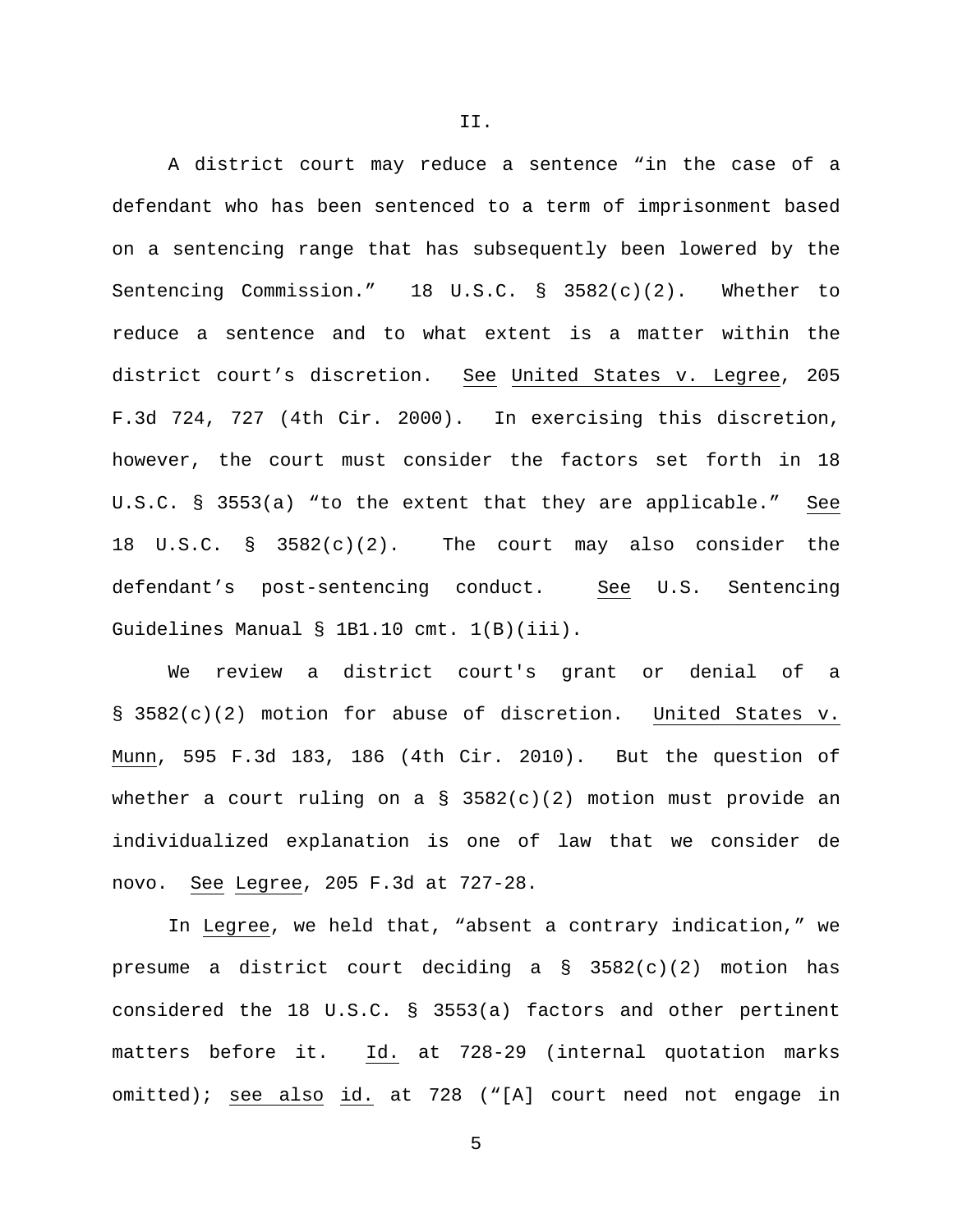ritualistic incantation in order to establish its consideration of a legal issue. It is sufficient if . . . the district court rules on issues that have been fully presented for determination. Consideration is implicit in the court's ultimate ruling." (internal quotation marks omitted)). Thus, Legree suggests that, in the absence of evidence a court neglected to consider relevant factors, the court does not err in failing to provide a full explanation for its  $\S$  3582(c)(2) decision.

## III.

Smalls contends that in his case the district court did err. Smalls argues that (1) Legree did not hold that a court need not provide any individualized reasoning for its § 3582(c)(2) decision; (2) the facts of his case overcome the Legree presumption; and (3) Legree is no longer good law. We consider these arguments in turn.

# A.

First, Smalls asserts that Legree did not address the question of whether a district court must provide some reasoning in support of its grant or denial of a § 3582(c)(2) motion, because that issue was not before the court. In fact, however, Legree addressed that exact issue.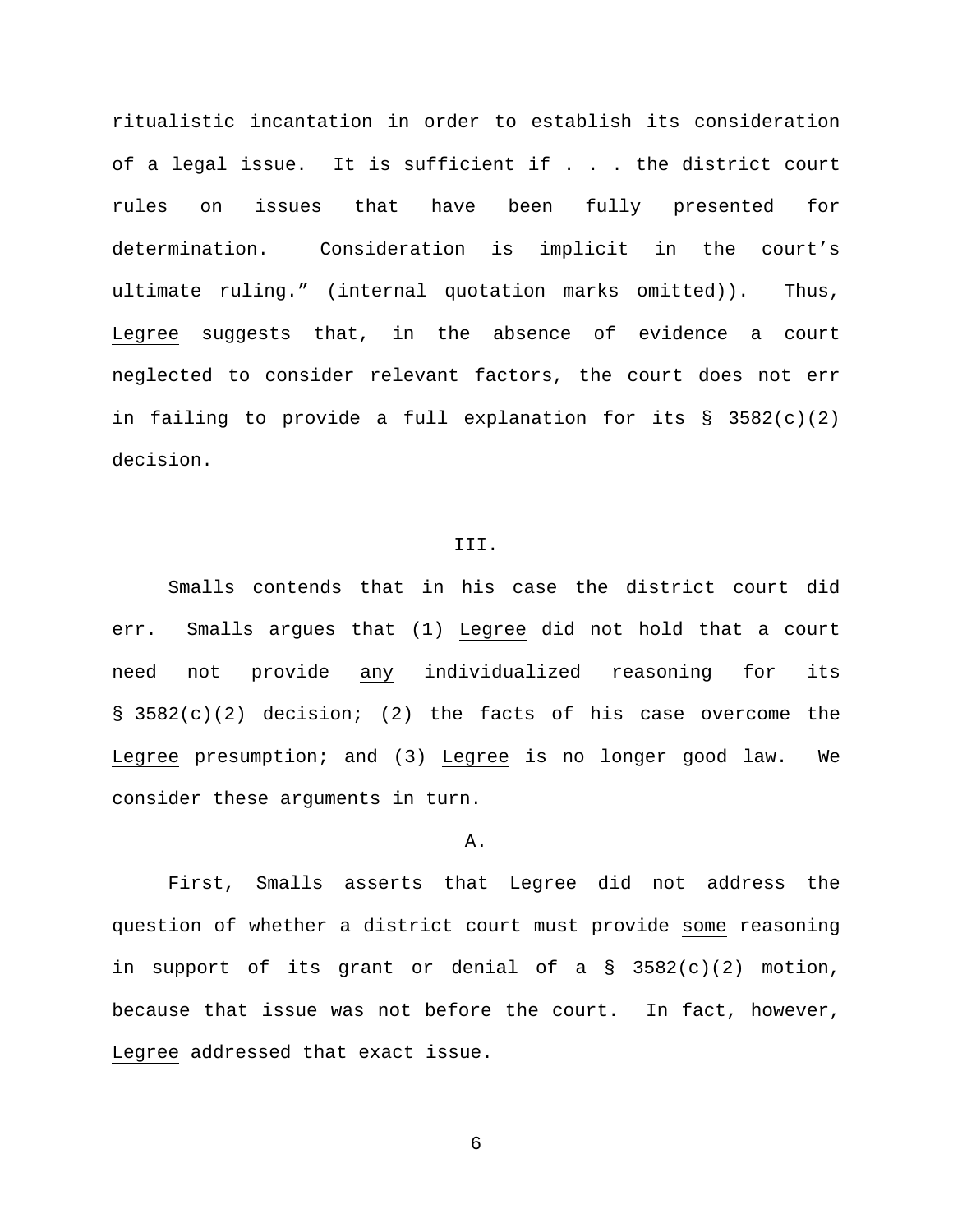Legree primarily argued that the district court erred in failing to conduct a two-part analysis of his motion on the record, first stating the sentence it would have imposed had the relevant Guidelines amendment been in place at the original sentencing and, second, addressing the § 3553(a) factors. Id. at 728. But Legree also contended that "the district court erred because it did not state on the record with sufficient specificity its reasons for denying the motion." Id. at 729 n.3. We rejected that argument even though the district court had provided no individualized explanation in support of its decision. See id. at 730-31 (Wilson, J., dissenting in part). Thus, we find Smalls' attempt to distinguish Legree unavailing.

#### B.

Smalls also argues that the facts of his case present a "contrary indication" sufficient to rebut the Legree presumption that the district court considered all relevant factors in ruling on his  $\S$  3582(c)(2) motion.

In concluding that Legree himself had not overcome this presumption, we found it significant that the same judge who ruled on Legree's § 3582(c)(2) motion presided over his sentencing and so was familiar with the mitigating factors set forth at that time. Id. at 729. Because Legree's  $\S$  3582(c)(2) motion failed to offer any new mitigating circumstances, we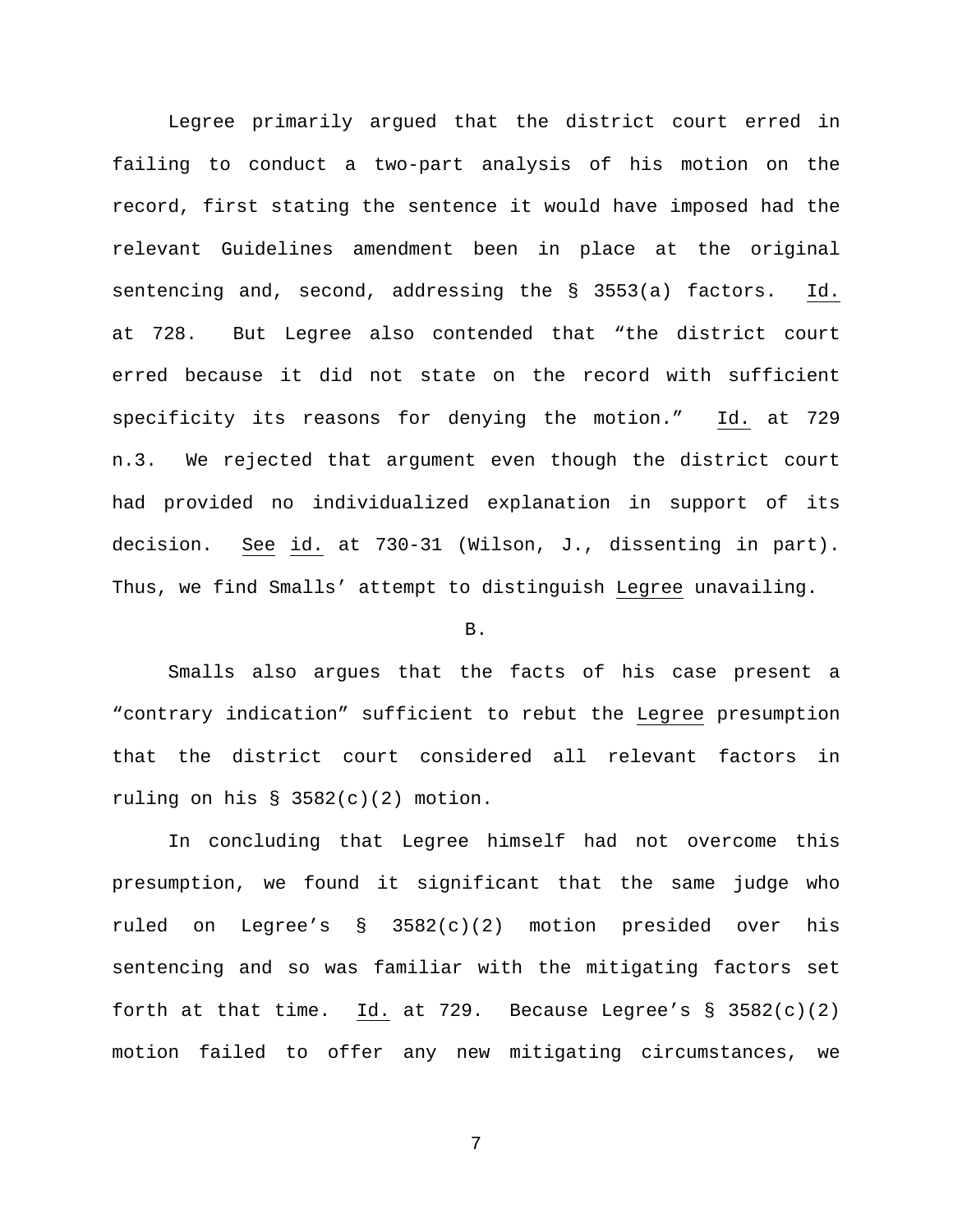concluded that all relevant factors were "adequately presented to," and considered by, the district judge. See id.

As in Legree, the same district judge presided over Smalls' original sentencing and his  $\S$  3582(c)(2) proceeding. Further, Smalls' § 3582(c)(2) motion, like Legree's, failed to set forth any new mitigating factors. While Smalls argued in his motion that the district court erred in its original drug quantity calculations, a § 3582(c)(2) motion does not provide an appropriate vehicle for challenging those calculations. See Dillon v. United States, 130 S. Ct. 2683, 2694 (2010) (district court ruling on § 3582(c)(2) motion properly declined to address allegations of error at original sentencing, as  $\sqrt{S}$  3582(c)(2) does not authorize a resentencing"). Thus, any error in Smalls' original sentencing would not constitute a mitigating circumstance counseling in favor of a further reduction in his sentence.

Smalls contends, however, that three critical factors distinguish his case from Legree. First, Smalls notes that fifteen years elapsed between his original sentencing and the district court's consideration of his most recent  $\S$  3582(c)(2) motion, compared to four years in Legree. Thus, Smalls suggests, a reviewing court cannot presume that the facts of his case remained fresh in the district court's mind. The lapse of such a significant amount of time might in some cases cast doubt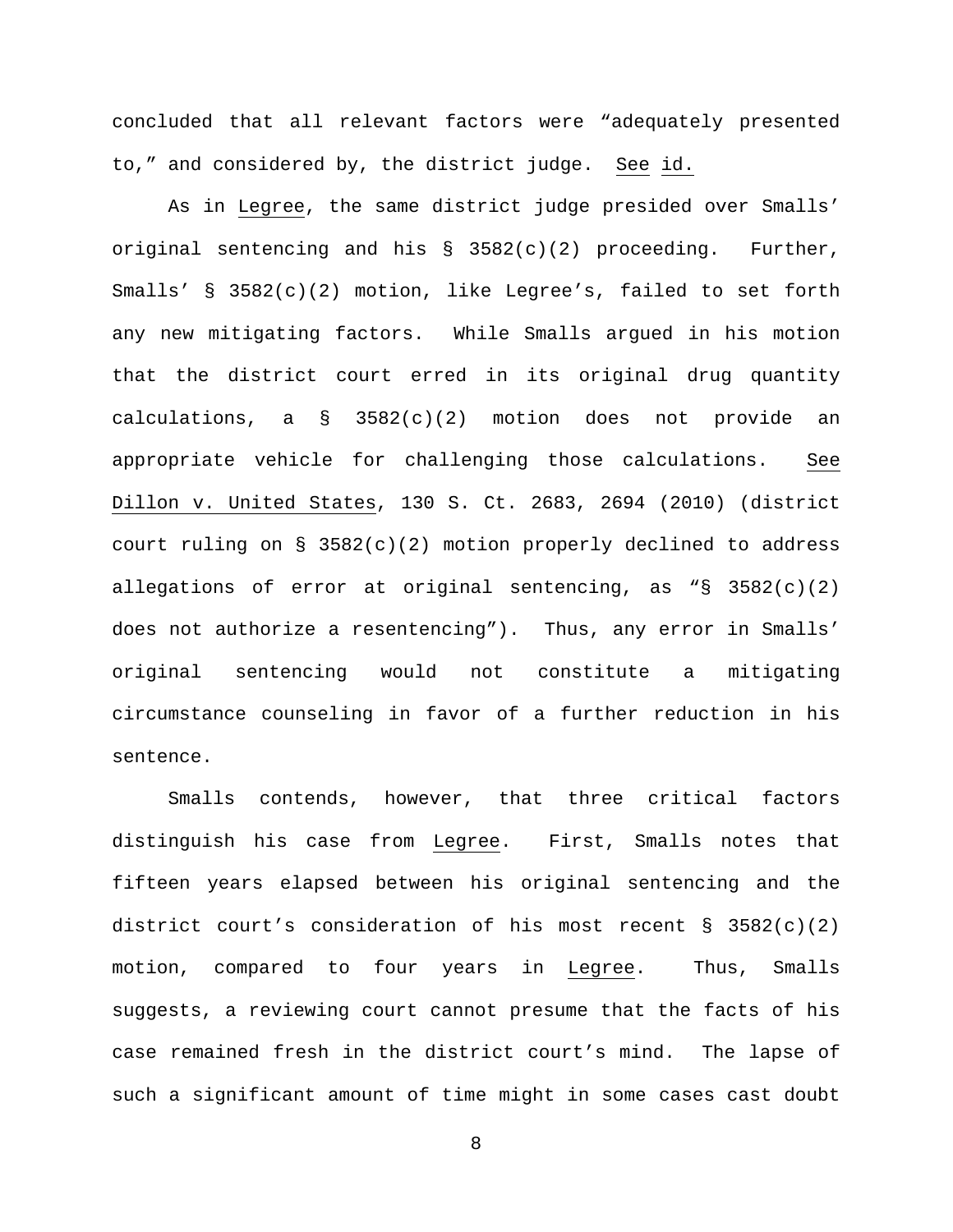on such a presumption. But in this case Smalls filed, and the same district judge addressed, several motions during the fifteen-year period, suggesting that the judge remained familiar with the facts of Smalls' case.

Second, although Smalls does not contend that his § 3582(c)(2) motion set forth any new mitigating factors, he maintains that he would have submitted evidence of his exemplary post-sentencing conduct in the reply brief the district court said he could file. Thus, Smalls argues, the district court prevented him from fully presenting his case by deciding the § 3582(c)(2) motion before receiving his reply brief. The fundamental problem with this contention is that new arguments cannot be raised in a reply brief. See United States v. Al– Hamdi, 356 F.3d 564, 571 n.8 (4th Cir. 2004). Thus, in failing to consider a reply brief, the district court did not fail to consider all relevant factors properly before it.

Third, Smalls suggests that his case resembles not Legree, but another case in which the defendant and the government jointly recommended a sentence reduction and the district court refused to adopt that agreed-upon reduction or explain its refusal to do so. Even assuming such facts suffice to rebut the Legree presumption, in Smalls' case the Government never agreed to the extent of the reduction he requested. Rather, the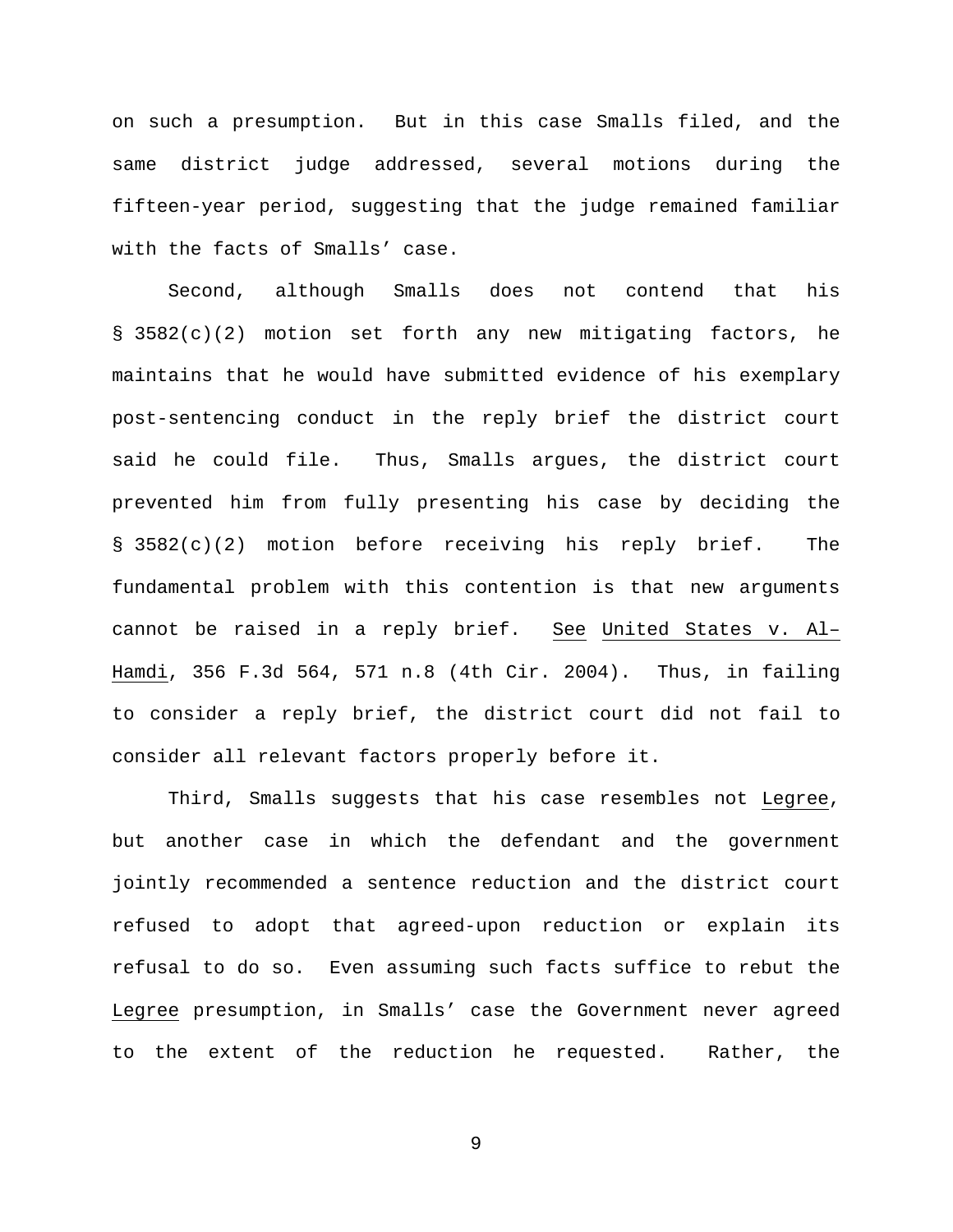Government requested a reduction only to the top of the amended guideline range, and the district court granted that request.

Thus, Smalls is unable to identify any factor that meaningfully distinguishes his case from Legree. Moreover, we find it significant that the district court proportionally reduced Smalls' sentence. In 1996, when originally sentencing Smalls, the court found a sentence at the top of the thenapplicable guideline range appropriate based on the extent of Smalls' criminal activities and his failure to take responsibility for his actions. In response to Smalls' 2008 motion for reduction of sentence, the district court reduced Smalls' sentence to the top of the amended guideline range. The court's decision, in response to Smalls' most recent § 3582(c)(2) motion, to select a sentence at the top of the new guideline range suggests that the same considerations that motivated the court in the first instance continue to justify a top-of-guidelines sentence.

We therefore conclude that the facts of Smalls' case do not rebut the Legree presumption that the district court considered any relevant factors before it.

# C.

Finally, Smalls contends Legree is no longer good law because the Supreme Court's decisions in Gall v. United States,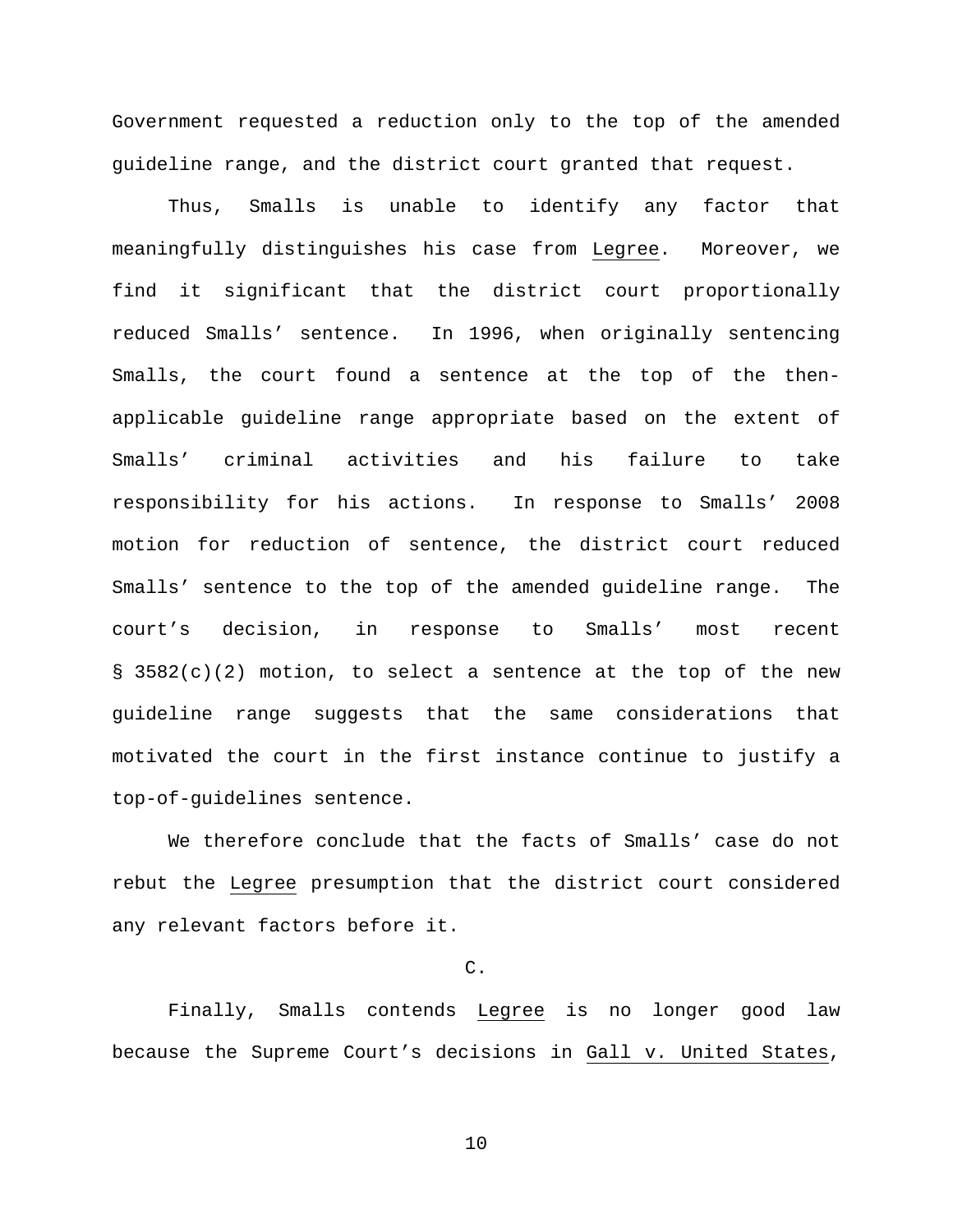552 U.S. 38 (2007), and Dillon v. United States undermine its reasoning.

1.

In Gall, the Court clarified the obligations of a sentencing court in the wake of United States v. Booker, 543 U.S. 220 (2005), which held the Sentencing Guidelines advisory. The Court concluded that an out-of-guidelines sentence need not be justified by "extraordinary" circumstances, but that, whether imposing a within-guidelines sentence or not, the sentencing court must consider the 18 U.S.C. § 3553(a) factors and "make an individualized assessment based on the facts presented." Gall, 552 U.S. at 47, 49-50. Further, the sentencing court "must adequately explain the chosen sentence to allow for meaningful appellate review and to promote the perception of fair sentencing." Id. at 50.

Though Gall makes clear that a sentencing court must explain its reasoning when initially sentencing a defendant, it says nothing about  $\S$  3582(c)(2) proceedings. Moreover, in indicating that sentencing courts must adequately explain their chosen sentences, the Gall Court relied on Rita v. United States, 551 U.S. 338 (2007). See Gall, 552 U.S. at 50; Rita, 551 U.S. at 356 ("The sentencing judge should set forth enough to satisfy the appellate court that he has considered the parties' arguments and has a reasoned basis for exercising his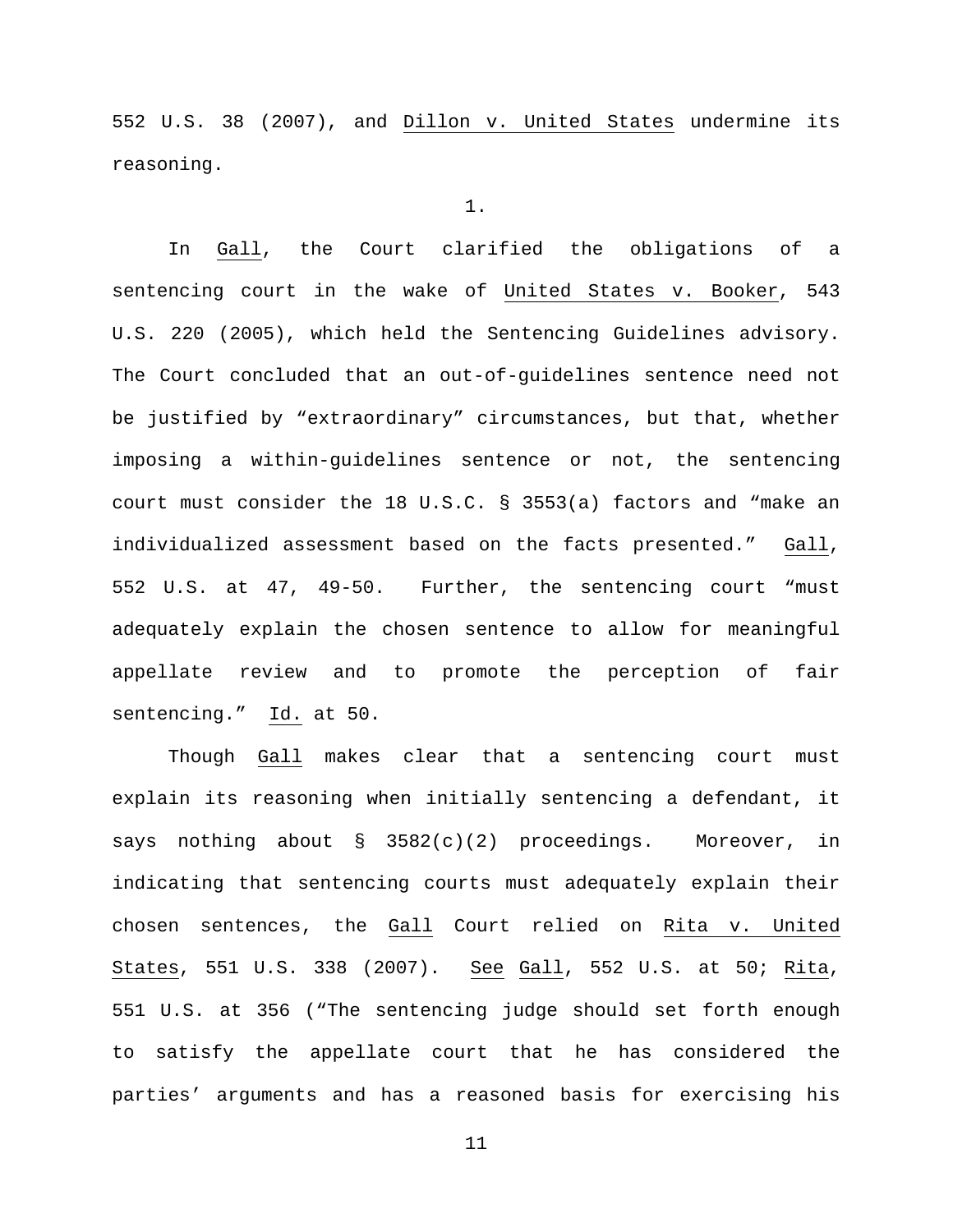own legal decisionmaking authority."). And in Rita, the Supreme Court rooted the requirement that a district court explain its reasoning in 18 U.S.C. § 3553(c), a provision that does not apply to  $\S$  3582(c)(2) proceedings. Rita, 551 U.S. at 356-57; see 18 U.S.C. § 3553(c) (requiring the court, "at the time of sentencing," to "state in open court the reasons for its imposition of the particular sentence" (emphasis added)); United States v. Evans, 587 F.3d 667, 672 (5th Cir. 2009) ("By its very terms, [§ 3553(c)] applies at the time of sentencing, not at the time of sentence modification.").

Dillon, which the Court issued three years after Gall, further undermines Smalls' argument that Gall extends to § 3582(c)(2) proceedings. The question in Dillon was whether Booker rendered advisory a policy statement governing § 3582(c)(2) proceedings, which provides that, except in limited circumstances, a court cannot reduce a defendant's sentence below the minimum of the amended guideline range. See U.S.S.G. § 1B1.10(b)(2). The Court held that Booker did not render the statement advisory, as § 3582(c)(2) proceedings "do not implicate the interests identified in Booker." Dillon, 130 S. Ct. at 2692; see id. at 2687 (noting that Booker "rendered the Guidelines advisory to remedy the Sixth Amendment problems associated with a mandatory sentencing regime").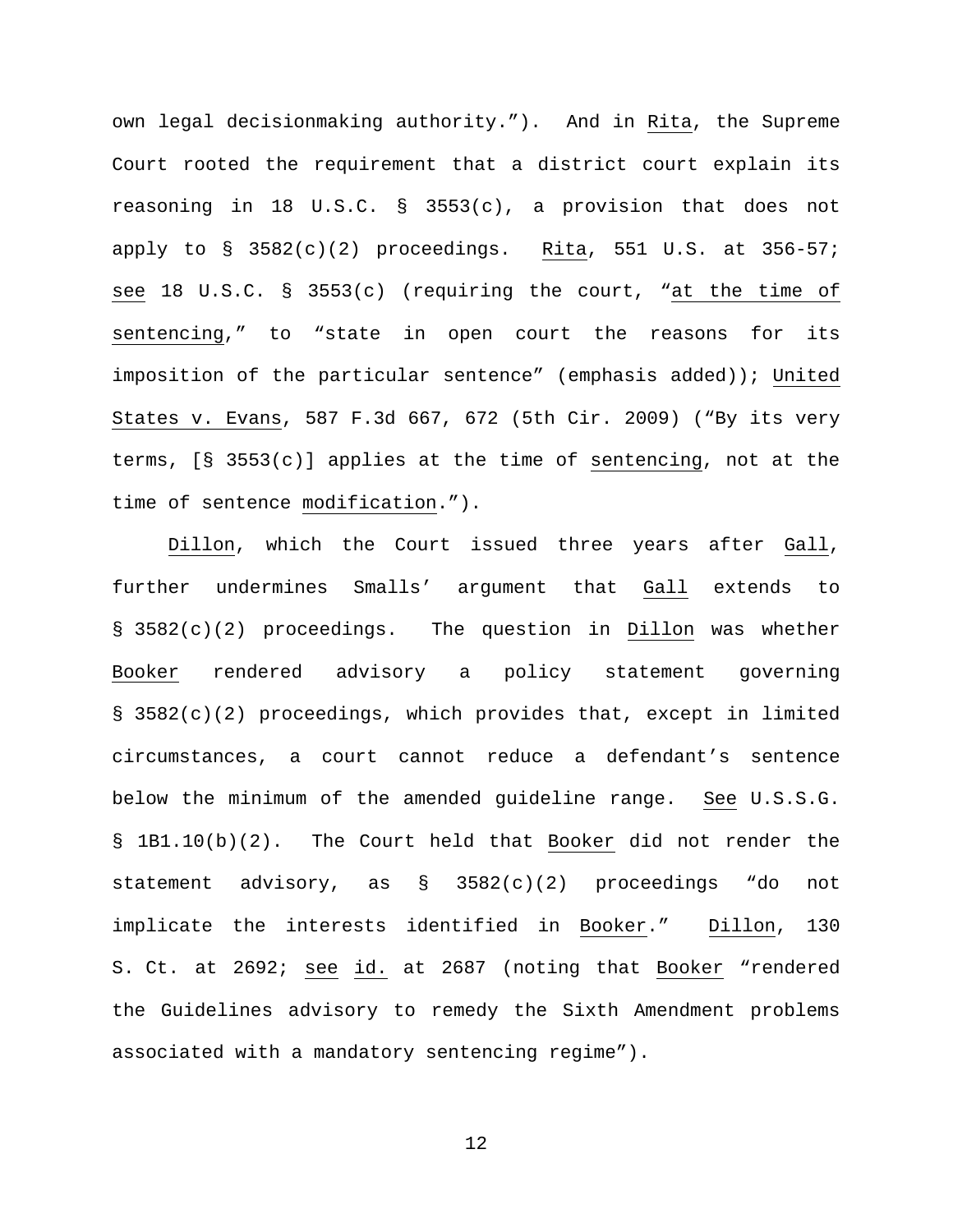In holding Booker inapplicable, the Supreme Court in Dillon explained that "§  $3582(c)(2)$  does not authorize a sentencing or resentencing proceeding," and emphasized the "limited nature" of § 3582(c)(2) proceedings. Id. at 2690-91. Given Dillon's emphasis on the distinctions between sentencings and § 3582(c)(2) proceedings, we simply cannot assume that Gall, which makes no mention of § 3582(c)(2) proceedings, implicitly created rules to govern them. Thus, Smalls' argument that Gall undermines Legree fails.

2.

Smalls' further contention that, independent of Gall, Dillon established a new rule requiring courts to provide individualized reasoning when deciding § 3582(c)(2) motions fares no better. Dillon did, as Smalls points out, note that courts deciding §  $3582(c)(2)$  motions are to consider applicable § 3553(a) factors. Id. at 2692. But, contrary to Smalls' contention, Dillon did not create that requirement. Rather, as we recognized in Legree, § 3582(c)(2) itself instructs courts to consider the  $\S$  3553(a) factors. See 18 U.S.C.  $\S$  3582(c)(2) ("[T]he court may reduce the [defendant's] term of imprisonment, after considering the factors set forth in section 3553(a) to the extent that they are applicable."); Legree, 205 F.3d at 727. Because Dillon does not indicate that courts must consider those factors on the record, it is not inconsistent with Legree.